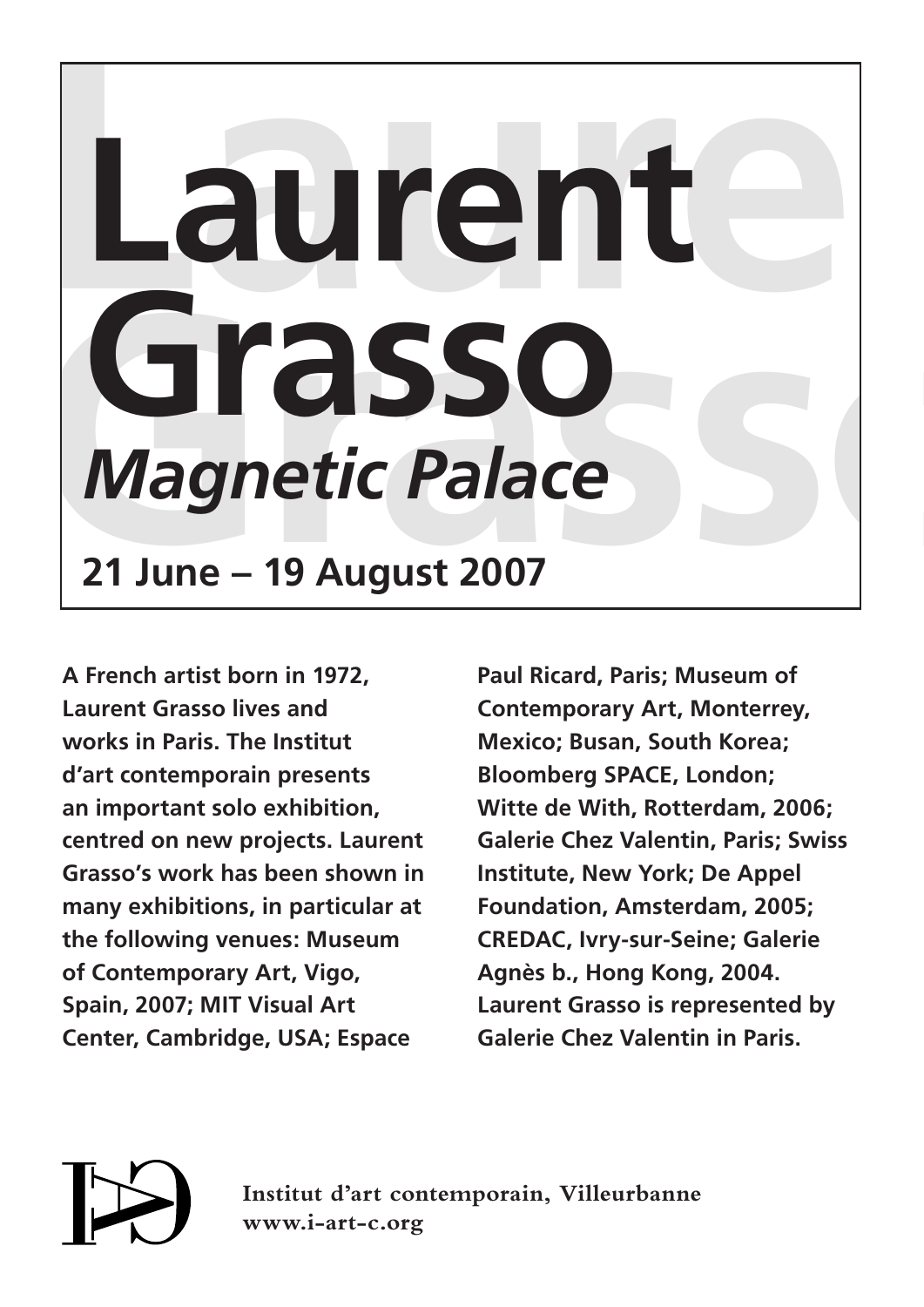**Laurent Grasso has made works hinting at the presence of ghostly spirits (***Radio Ghost***, 2003), that depict a paranoiac monologue about a threatening reality (***Tout est possible***, 2002) or that refer to the possibility of mind control by electromagnetic waves (***Du Soleil dans les Yeux***, 2001). Other works focus less on the notion of marker, scientific message or false narration than with a direct and destabilising addressing of the retina, as in the entoptic vision in**  *Vertigo* **(2005), a disturbing cloud in** *Projection* **(2005) and a flash of light in** *Paralight* **(2004). The artist can also use a film camera to change known or identifiable reality into an enigmatic image that muddles the viewer's landmarks (***Mes Actrices***, 1999;**  *Soyez les bienvenus***, 1999;** *Missing Time***, 2002;** *Paracinéma***, 2006).**

**'I call a device anything that in one way or another has capacity for capturing, directing, determining, intercepting, modelling, controlling and performing the gestures, behaviours, opinions and discourse of living beings' writes Giorgio Agamben in** *Che cos'è un dispositivo?*

**Laurent Grasso seeks to create tension in the comprehension of**  **the devices that he displays and that are both the driving force of the exhibition and one of the vectors of the control society, in line with the philosopher's assertion.**

**These devices also make it possible to project oneself into realities that are physically or mentally inaccessible.**

**The truly environmental devices that he uses involve image projection techniques and various electrical and electronic apparatus to explore the polysemic notions of 'projection' and 'vision'. The artist uses the moving image for its materialness, for its very nature. Cinema, and paranormal phenomena in particular, are involved as 'means' in the background, like certain realities that generate fiction. Likewise, electromagnetic and meteorological phenomena, quantum physics and the theory of chords that involve numerous studies and extrapolations interest Laurent Grasso for their potential for anticipation.**

**He thus sets up installations whose ambivalent play of capture and distancing make allusion to control devices and methods in order to generate states of awareness. What interests Laurent Grasso is**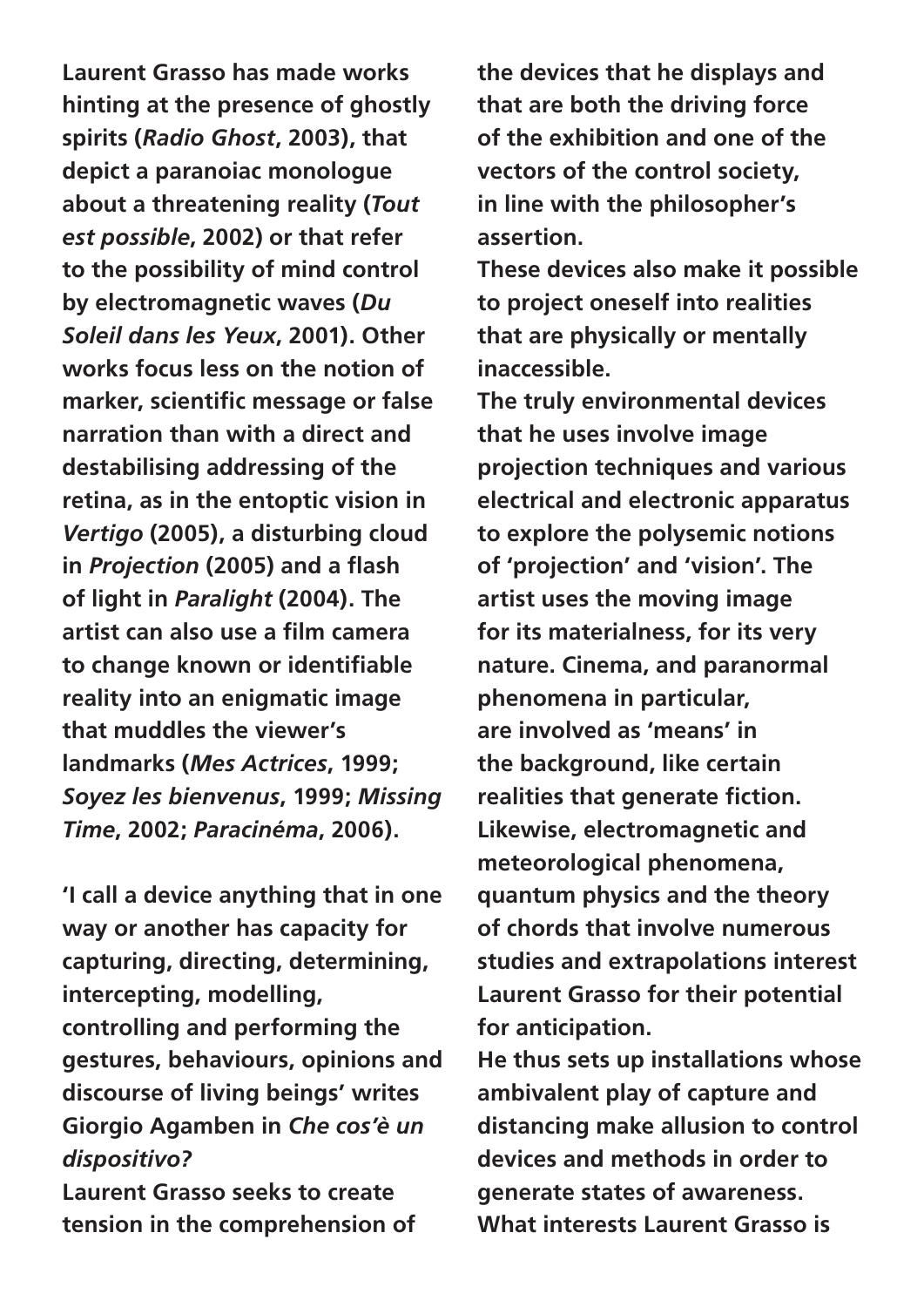**the image produced by the device itself and its persistence in the viewer's brain.**

In the exhibition of Laurent Grasso's work presented at the Institut d'art contemporain, the projection devices are installed in such a way as to generate 'porosity' between areas and strong links between all the works.

 *Magnetic Palace* [1] is the name of the exhibition. It is also Laurent Grasso's first work installed in a projection area. The work *Magnetic Palace* sets the tone for a many-facetted journey governed by imaginary setting with mythical accents contained in the single word 'palace' (the whole range of applications to grand venues) and by the double meaning of the word 'magnetism' — intended to indicate both an occult force and a physical attraction effect.

Laurent Grasso sets most of his works within a time shift notion, seeking to create parallel space-times in which projections of the future would be as if engendered by images of the past. *Magnetic Palace* can thus also refer to the gigantic, innovative glass and iron *Crystal Palace* designed by Joseph Paxton and built for the first international exhibition in 1851, even though this was pre-electricity (the first light bulb dates back to 1879) but already industrial.

Two back-projections can be seen in *Magnetic Palace* through perforated metal sheeting. The films *Satellite* and *Paracinéma* — that can be seen properly on the other side of the surfaces, are thus first seen only as dots of light and what remains of a projected image which this is seen the wrong way round. The artist sets up the idea of going to the other side of an image or crossing different layers of universe.

 In the film *Satellite* [11], the actress Carole Bouquet seems to have escaped from a film that we shall never see and as if reactivated by a machine; the computer-controlled camera circles and watches her. The actress is 'lost in a fissure in time', but her expression and presence are nonetheless those of the dark, enigmatic atmosphere of the film.

Using the same reactivation process, *Paracinéma* [2] was made at Cinecittà during the artist's stay at the Villa Médicis in Rome. In a succession of 'scenes' accompanied by a sound-track, the famous cinema studio complex is de-produced and returned to its initial status of scenery. The ghostly set — that of Martin Scorsese's Gangs of New York — seems to have been brought back to life in paranormal fashion.

 *Project 4-brane* [6] appears as the nerve centre of Laurent Grasso's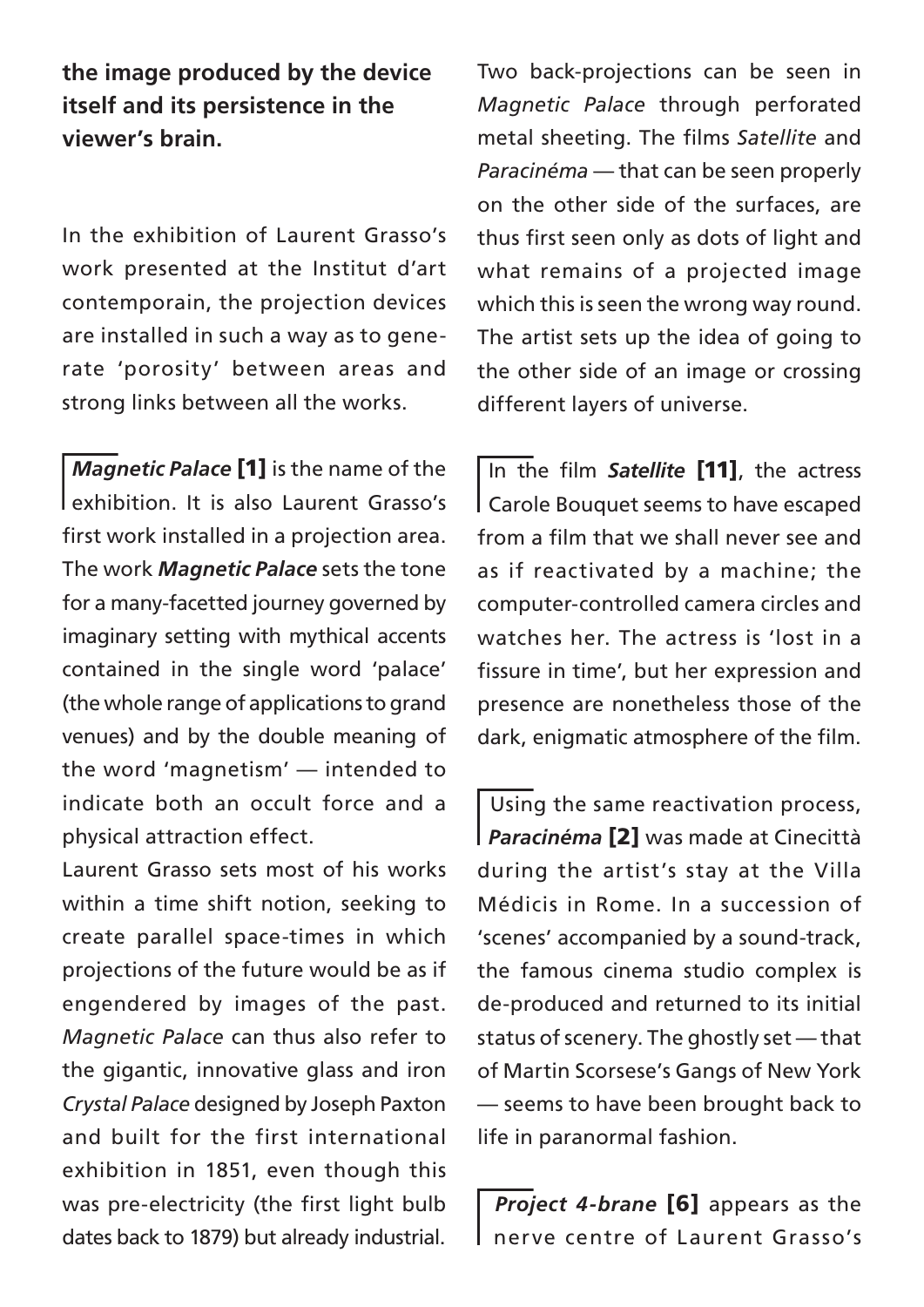exhibition. The title is inspired by the theory of chords 1 . This theory of everything, that should give better understanding of the universe and make it possible to model it, is the source of numerous cosmological predictions. The inclusion of 'branes' in chord theory induces the definition of portions of universe with several spatial dimensions plus a temporal dimension.

Electricity is another fundamental notion in the approach of Laurent Grasso's works, with, in particular, the findings of the Serbian-born engineer Nikola Tesla 2.

Certain scientific observations and theories thus enable extrapolations concerning the possibility of changing the climate, for example, or acting on the brain and thus affecting behaviour.

 *Project 4-brane* consists of a black box — a twin metaphor for a transformer and the wave generating brain — and a film.

Shown inside, the firm is called *Haarp* in reference to HAARP (High Frequency Active Auroral Research Program), the third US ionosphere research installation in Alaska. The observatory is used for the study of the properties of the ionosphere or upper atmosphere, covering for example the way in which ionospheric disturbances or magnetic storms can affect world radio communications, satellite navigation systems and long-distance electricity conveyance systems.

 The film *Haarp* [7] shows the field of aerials at the base in Alaska with electrical arcs, a phenomenon still studied by many scientists. Although arcing is generated by man-made electrical installations, the conditions governing it are still not fully known.

Although Laurent Grasso does not seek to document or illustrate these research fields, the latter form a set of knowledge that is rich in hypotheses that allow him to set up his experiments on the question of the position of human action in a macro-world and on how to construct projections from an inaccessible reality. HAARP is a gigantic tool for viewing via waves and ideally matches Laurent Grasso's artistic problematics focused on the conditions of the appearance and capture of images.

HAARP gives rise to many rumours insofar as these hypotheses of remote actions set up a vast 'invisible fiction'. For Laurent Grasso, this goes well

**<sup>1</sup>**. The theory of chords is a current line of work in theoretical physics in which quantum mechanisms and the theory of relativity are combined to explain all the physical phenomena at both microscopic and macroscopic levels.

**<sup>2</sup>**. Nikola Tesla (1856-1943) a gifted inventor working at the end of the nineteenth and beginning of the twentieth centuries. His achievements included the use of alternating current and the discovery of the wave reflection principle (the basis of what later became radar). Interested in high-frequency current from 1889 onwards, he developed a wireless energy transmission system after many electromagnetic experiments in the Colorado Desert. He is often considered as the father of contemporary work by HAARP.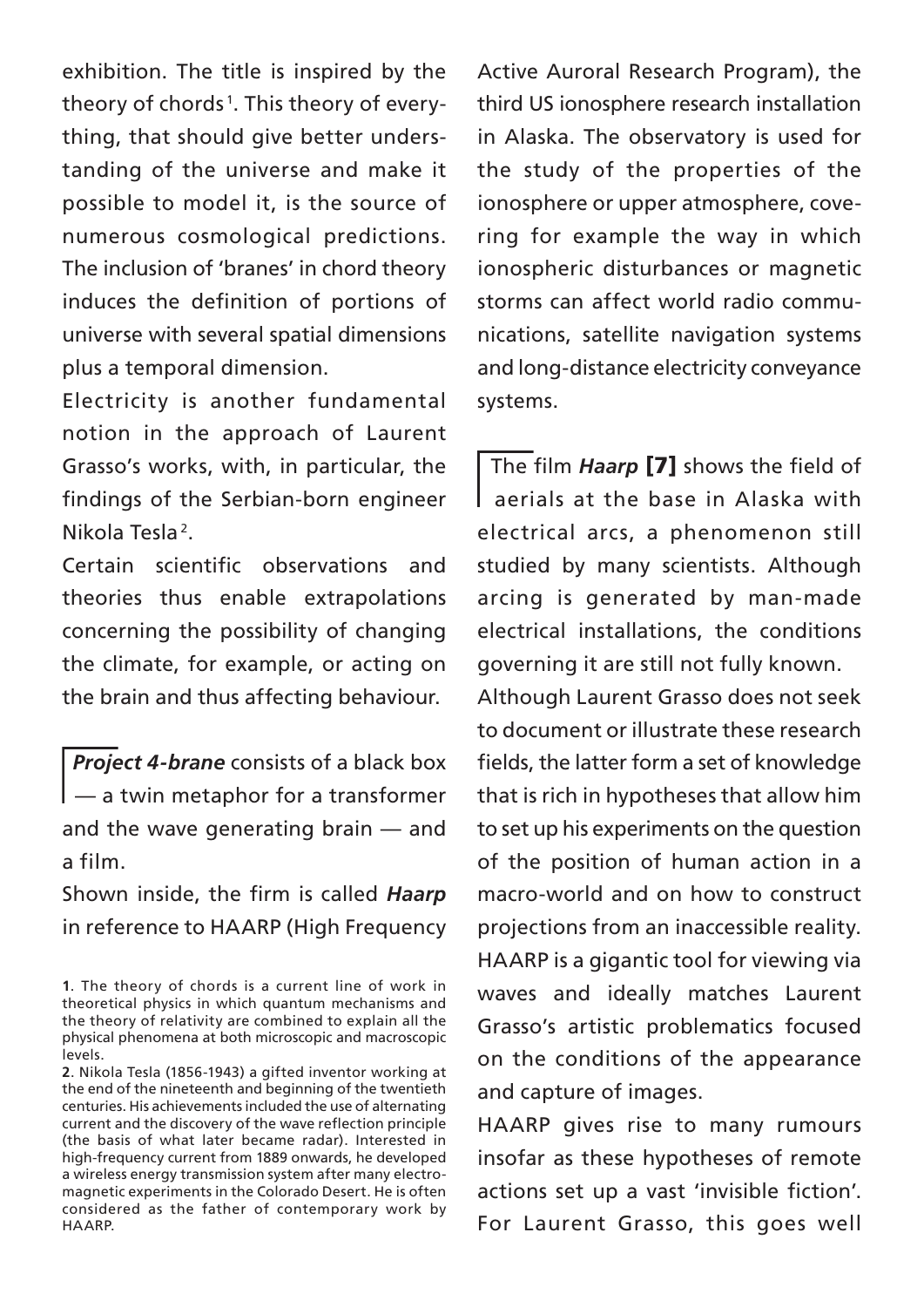beyond the visible fiction of a science fiction film.

 Shot in Berlin in a futuristic landscape of aerials and shown in a room whose walls are lined with black Perspex, **Polair [5]** reconstitutes the spread of a cloud of pollen. Here, pollen seems to be captured by all the electrical sources in the city and especially the Berliner Fernsehturm (television tower, the tallest structure in the city) shown by the artist using a low-angle shot.

*Project 4-brane* thus projects on the exhibition space in different forms – sphere, model, silk screen prints.

525 [3], in the shape of geodesic sphere, uses the configuration of the satellite reception stations of the Echelon electronic surveillance system 3, a world-wide system for the interception of private and public communications. Laurent Grasso's sphere is also designed along the lines of the geodesic sphere developed in the 1950 s by the architect Buckminster Fuller 4.

One of the few 'sculptural' objects in the exhibition, Laurent Grasso's 'silent' sphere can be seen and walked around. Like all the forms re-activated by the artist, the sphere uses the possibility of representation (mathematical and mechanical in this case), giving visitors the possibility of making a link with its

applications (military for example). Interacting with the entire environment of the exhibition, for Laurent Grasso the sphere has a strong representation that can be extended in his work and networking projects.

 *Echelon* [10], a model of the Echelon base is presented in a black box, forming a kind of 'archaeological object of the future' that here again represents the inaccessible — whether materially or mentally.

 In addition to being a conveyance for expression, electricity materialises the notion of interference that interests Laurent Grasso. This can be in the form of a neon light — *Eclipse* [4] — whose form, material or title brings up the question of dazzling or obscuring and the notion of interposition screening the visible.

**<sup>3</sup>**. The Echelon system was set up in 1947 following the UKUSA agreement (USA, UK, Canada, Australia and New Zealand). The Echelon system station at Menwith Hill (UK), the largest listening facility outside the United States, was set up in 1956. It has some 30 satellite antennae — some more than 20 m in diameter — housed in geodesic domes. **4**. Richard Buckminster Fuller (1895-1983), American architect, designer, inventor and writer, invented the geodesic dome concept. The dome with the greatest impact was the Montreal Biosphère, constructed in 1967. It is 80 metres in diameter and houses a museum of the environment. A triangulated geodesic sphere is constructed on the basis of an icosahedron, a polyhedron with 20 faces and 12 vertices. The 20 faces are equilateral triangles, subdivided into smaller triangles. The term 'geodesic sphere' is used for a full sphere whereas a 'geodesic dome' is an incomplete sphere. The 'Honeycomb Figure' can also be used in dome construction.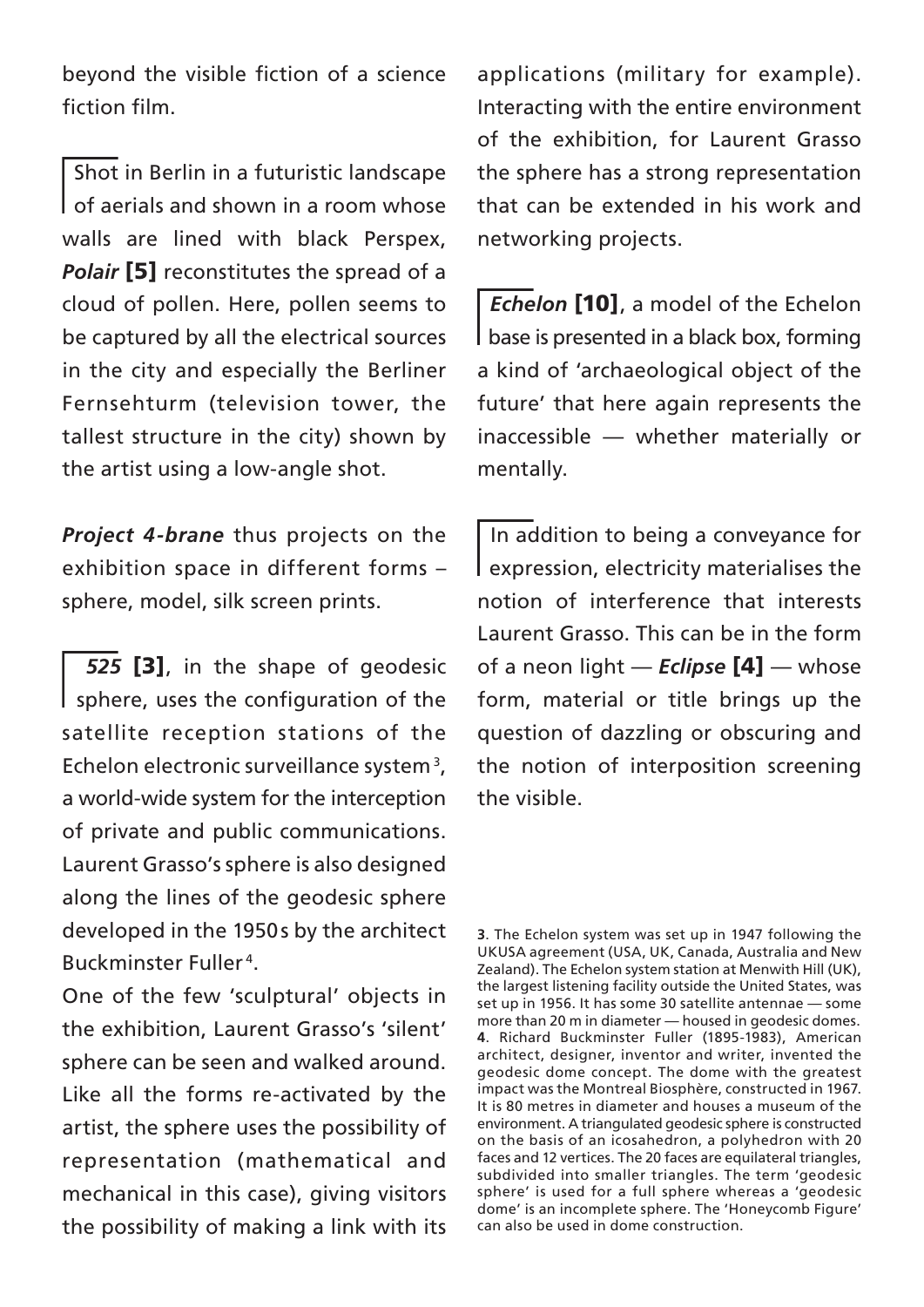*1619* [8] is a film of aurora borealis (also designed by the artist using digital images). The title is a reminder of the year in which the phenomenon was first mentioned by Galileo and sounds like a back-to-front science fiction title: '1619: A Time Odyssey'.

Caused by colliding conducting fields, polar auroras result from the formation of ionised clouds in the upper atmosphere and take the form of a light phenomenon with strongly coloured vibrations such as rays or curtains of colours in the night sky. They strongly disturb high-frequency communications.

 *Rétroprojection* [9] is a set of six screen prints taken from nineteenth century images. Until the eighteenth century, science depended mainly on observations, yielding numerous writings, classifications, dictionaries and illustrated encyclopaedias. The phenomena studied — eclipses, aurora borealis, comets, etc. — were shown mainly in engravings. The foundations of modern science were laid in the nineteenth century but often appropriated earlier iconography.

Laurent Grasso has reworked these old engravings to give them the status of 'projections of the past into the future'.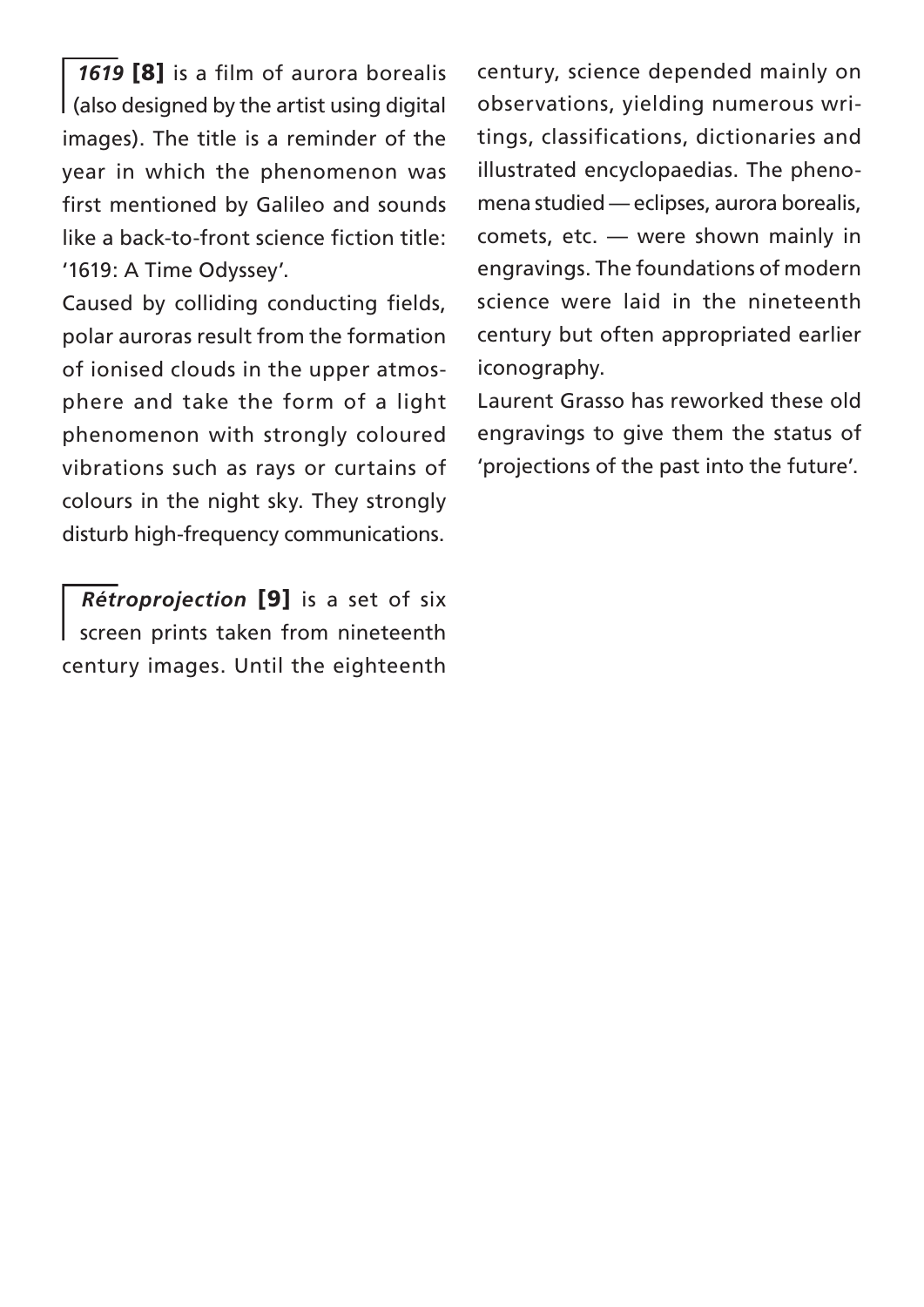- [1]*Magnetic Palace*, 2007
- [2]*Paracinéma*, 2006
- [3]*525*, 2007
- [4]*Éclipse*, 2005
- [5]*Polair*, 2007
- [6]*Project 4-brane*, 2007
- [7]*Haarp*, 2007
- [8]*1619*, 2007
- [9]*Rétroprojection*, 2007
- [10]*Échelon*, 2007
- [11]*Satellite*, 2006